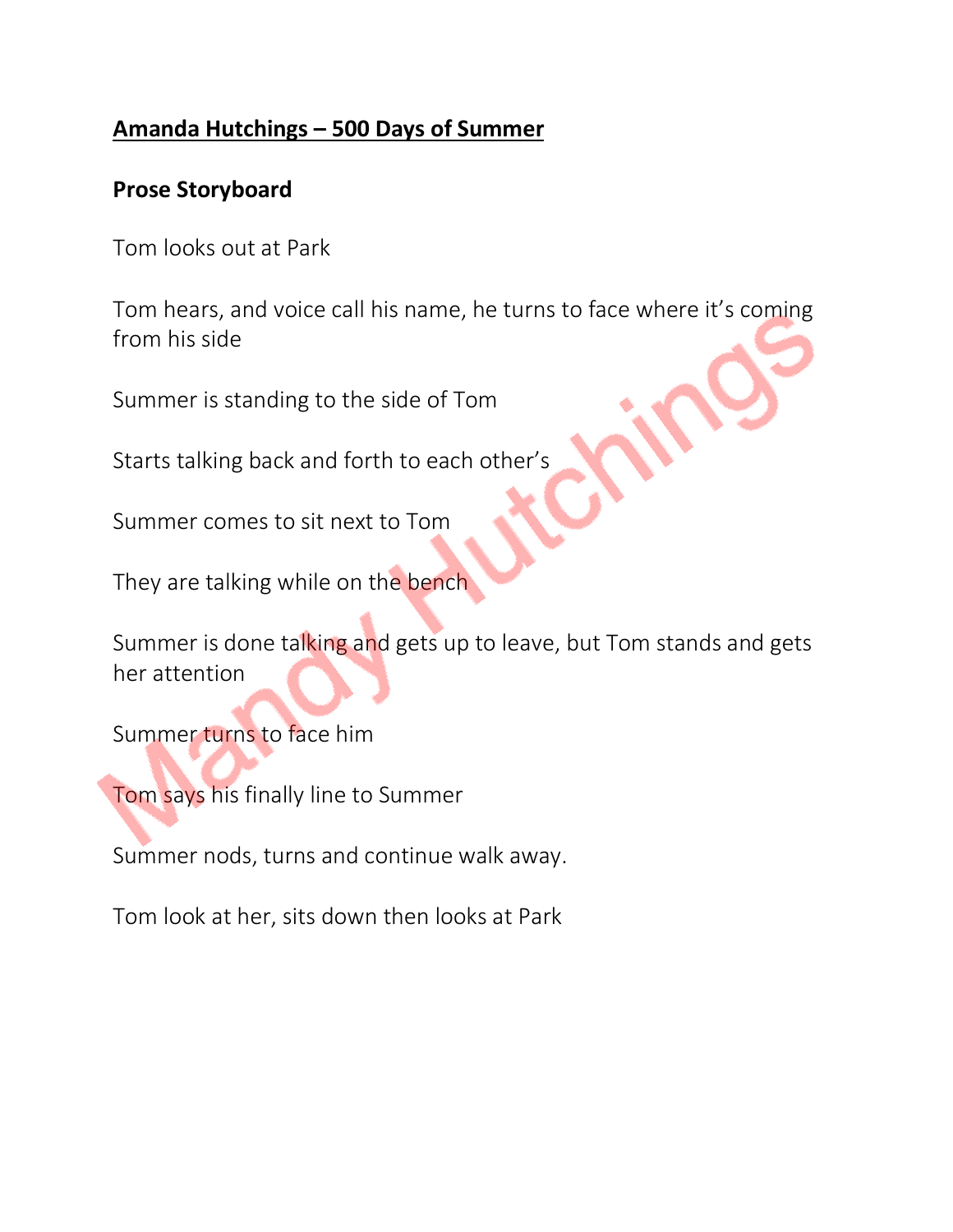## Production Title: 500 Days of Summer - Scene Stealer Sheet no.: 1 Director: Amanda Hutchings **Director: Amanda Hutchings** Date: 2/17/19 Location: Texas State Theatre center (park) Scene: End (Bench)

| Shot #         | Shot Size/ Angle                   | Movement            | <b>Notes</b>                                                      |
|----------------|------------------------------------|---------------------|-------------------------------------------------------------------|
| Master<br>Shot | Full/Front Shot                    | None                | All of Tom and<br>bench in shot                                   |
| $\mathbf{1}$   | Full Shot/ Back                    | None                | To help establish<br>the setting                                  |
| $\overline{2}$ | Medium Side to Full Shot           | Pan to Summer       | Pan to Summer<br>after she says "Hey<br>Tom"                      |
| 3              | Medium Shot That Follows<br>Summer | <b>Track Summer</b> | Shot of Summer,<br>then tracks her as<br>she walks towards<br>Tom |
| 4              | Medium Shot                        | None                | Shot of Tom sitting<br>on bench talking<br>back to Summer         |
| 5              | Medium/Front Shot                  | None                | Both Tom and<br>Summer in shot on<br>bench                        |
| 6              | Over-the-Shoulder Shot             | None                | Summer is main<br>focus                                           |
| $\overline{7}$ | Over-the-Shoulder Shot             | None                | Tom is main focus                                                 |
| 8              | Close-up Shot                      | None                | Close-up on<br>Summer as she says<br>the heart-breaking<br>line   |
| 9              | Medium Shot / Front                | None                | Both Tom and<br>Summer is in shot<br>on bench                     |
| 10             | Close-up Shot                      | None                | Close-up on Tom as<br>he pours his heart<br>out to Summer         |
| 11             | Close-up                           | None                | Close-up Summer<br>looking confused                               |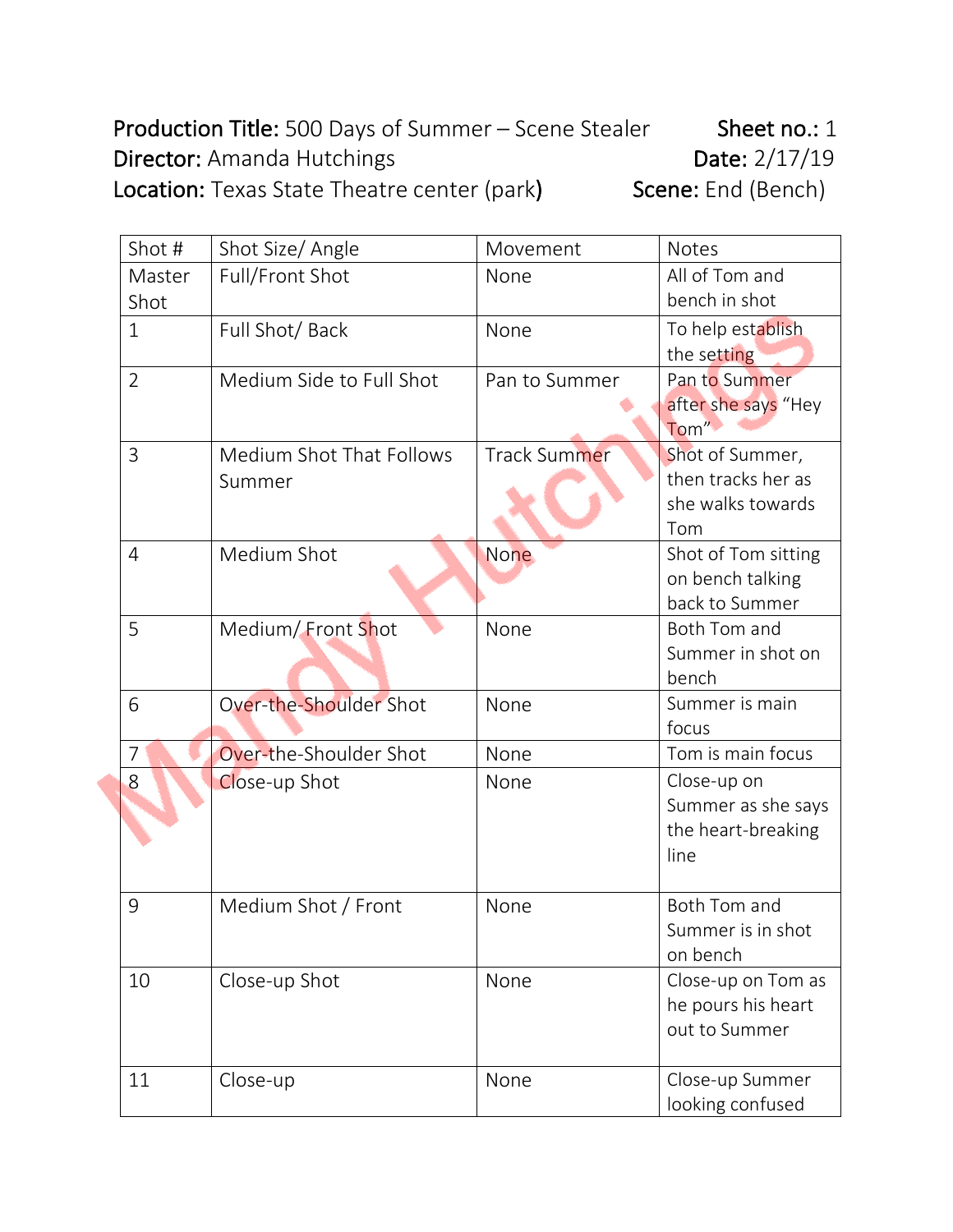| Close-up/Front   | None | Tom and Summer<br>on bench                       |
|------------------|------|--------------------------------------------------|
| Full Shot/ Back  | None | <b>Back of Summer</b><br>and Tom on bench        |
| Full Shot/Side   | None | Camera off to the<br>side of Tom as he<br>stands |
| Medium Shot      | None | Summer turns<br>towards Tom<br>(camera)          |
| Full/Wide Shot   | None | <b>Tom and Summer</b><br>at both ends of shot    |
| Full Shot        | None | Tom sitting back on<br>bench                     |
| Medium Shot/Back | None | Tom sitting alone<br>on bench                    |
|                  |      |                                                  |
|                  |      |                                                  |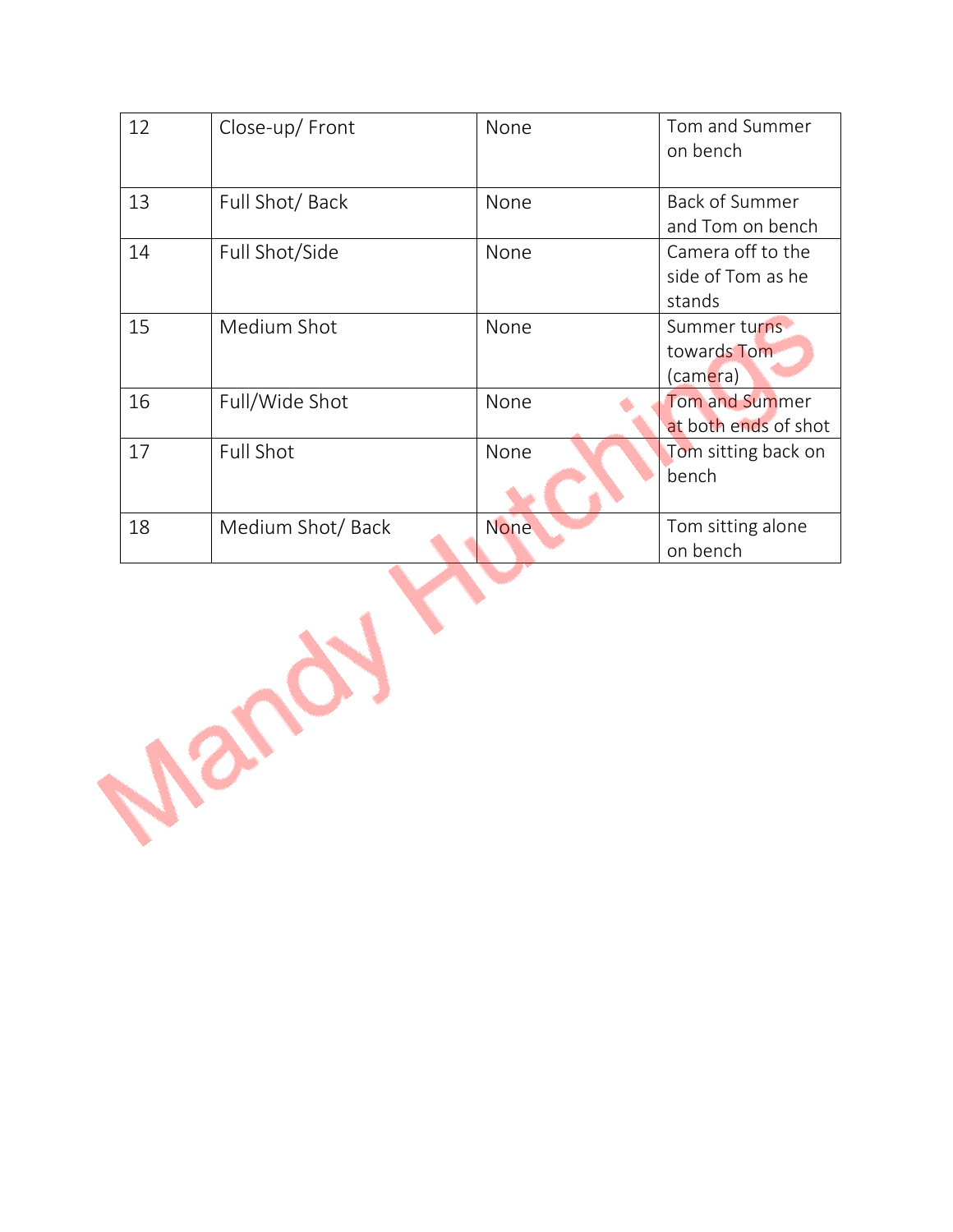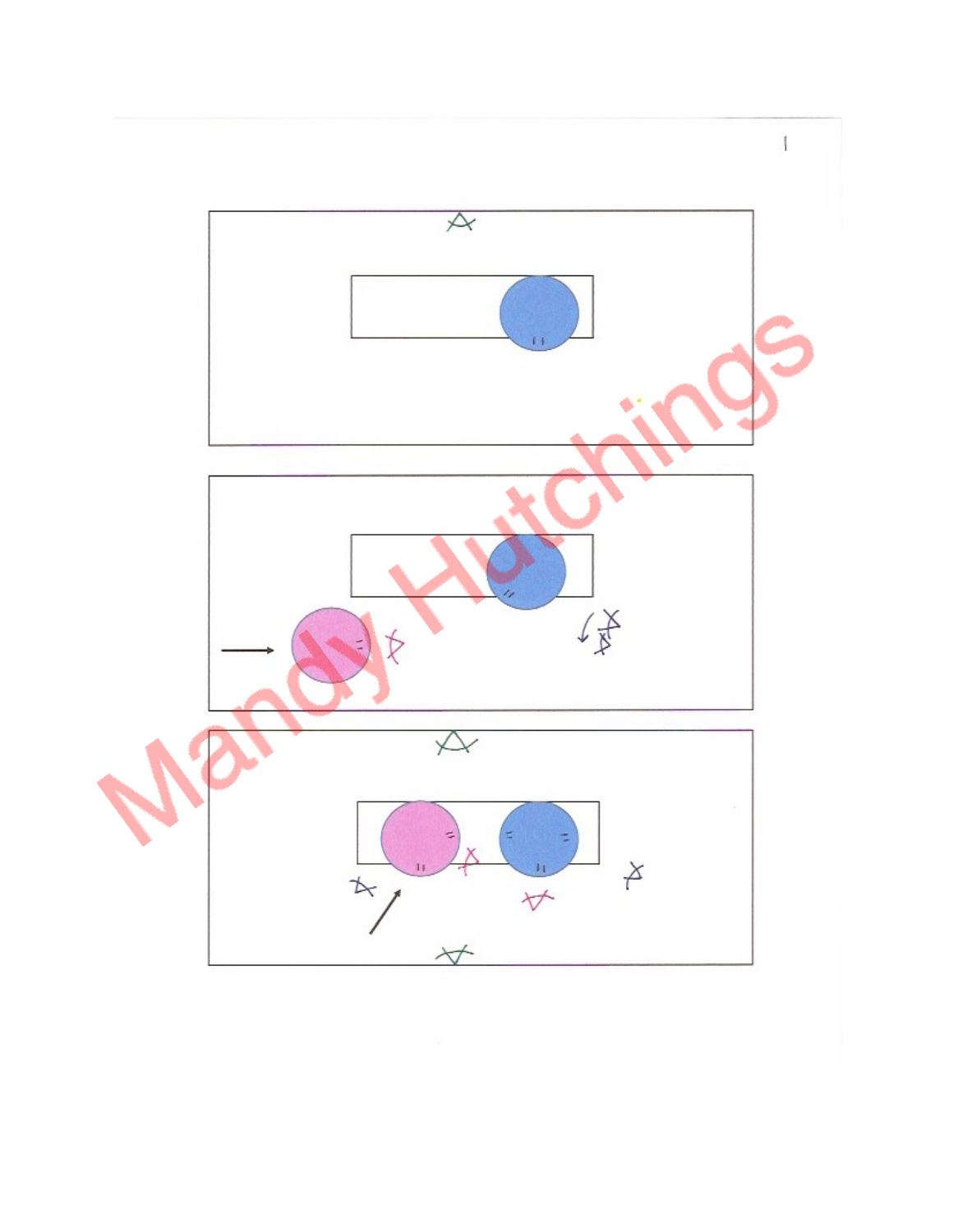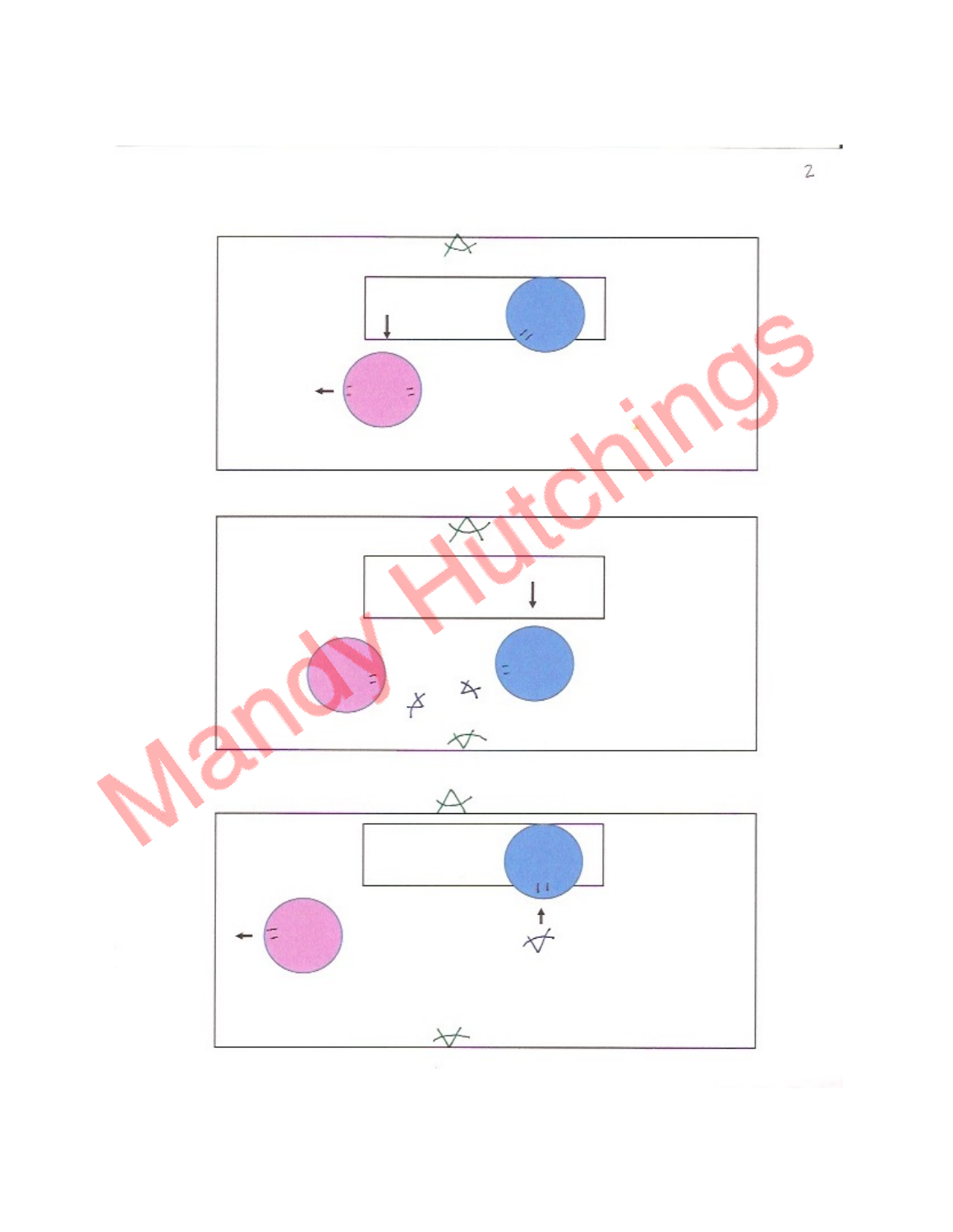$(500)$   $0_{sys}$  of  $5_{mass}$  $m5$ EXT. PARK - DAY Tom is sitting at a bench in a park looking at the city's<br>-skyline. He's alone, quiet, and desolate.<br>park SUMMER Hey Tom! standing there Tom turns around to see that Summer is sitting at another Shift facus bench. She gets up and walks towards him. She stops near a to Sugara tree. ᢙ SUMMER (CONT'D) Thought I might see you here. I<br>always loved this place ever since you brought me.  $\bigcirc$ TOM So I, I guess I should say congratulations. SUMMER Only if you mean it. TOM Ah, well in that case. SUMMER She walks towards So are you ok? his slowly She continues to walk towards him and has a seat next to him. TOM front of both I will be, eventually. SUMMER I like your suit. You look sharp. TOM Ah thanks. So do you.  $*ac$  ars! SUMMER Thanks. make eye-contact  $\circledcirc$  (7) afcertain points TOM I quit the office. and not to make It more awkard **SUMMER** You did? I didn't know that's qreat. TOM And you...you're married?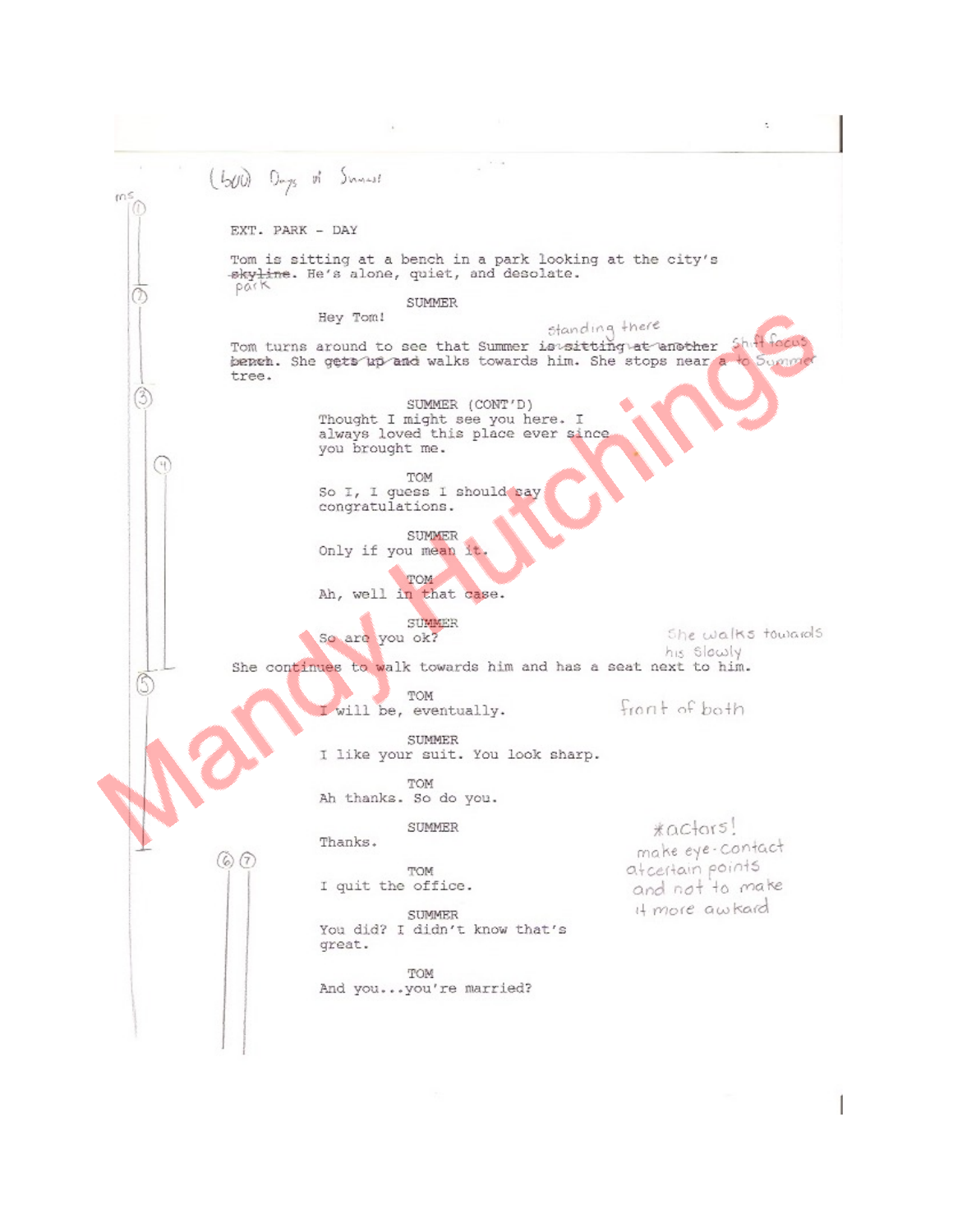SUMMER Yeah, it's crazy huh?

TOM

You should of told me. When you were at the, you know, the wedding<br>and you were dancing.

SUMMER Well he hadn't asked me yet.

TOM But he was in your life.

SUMMER

Yeah.

TOM So why did you dance with me?

SUMMER (beat) Because I wanted to.

TOM

You just do what you want don't<br>you?...You never wanted to be anyone's girlfriend and now you're<br>somebody's wife.

SUMMER

It surprised me too.

TOM I don't think I'll ever understand that. I mean it doesn't make sense.

SUMMER It just happened.

TOM Right. But that's what I don't understand. What just happened?

SUMMER I just, I just woke up one day and I knew. lookat him

TOM lookat her

Knew what?

(8)

SUMMER What I was never sure of with you.  $(bea+)$ 

 $2.$ 

 $\bar{\epsilon}$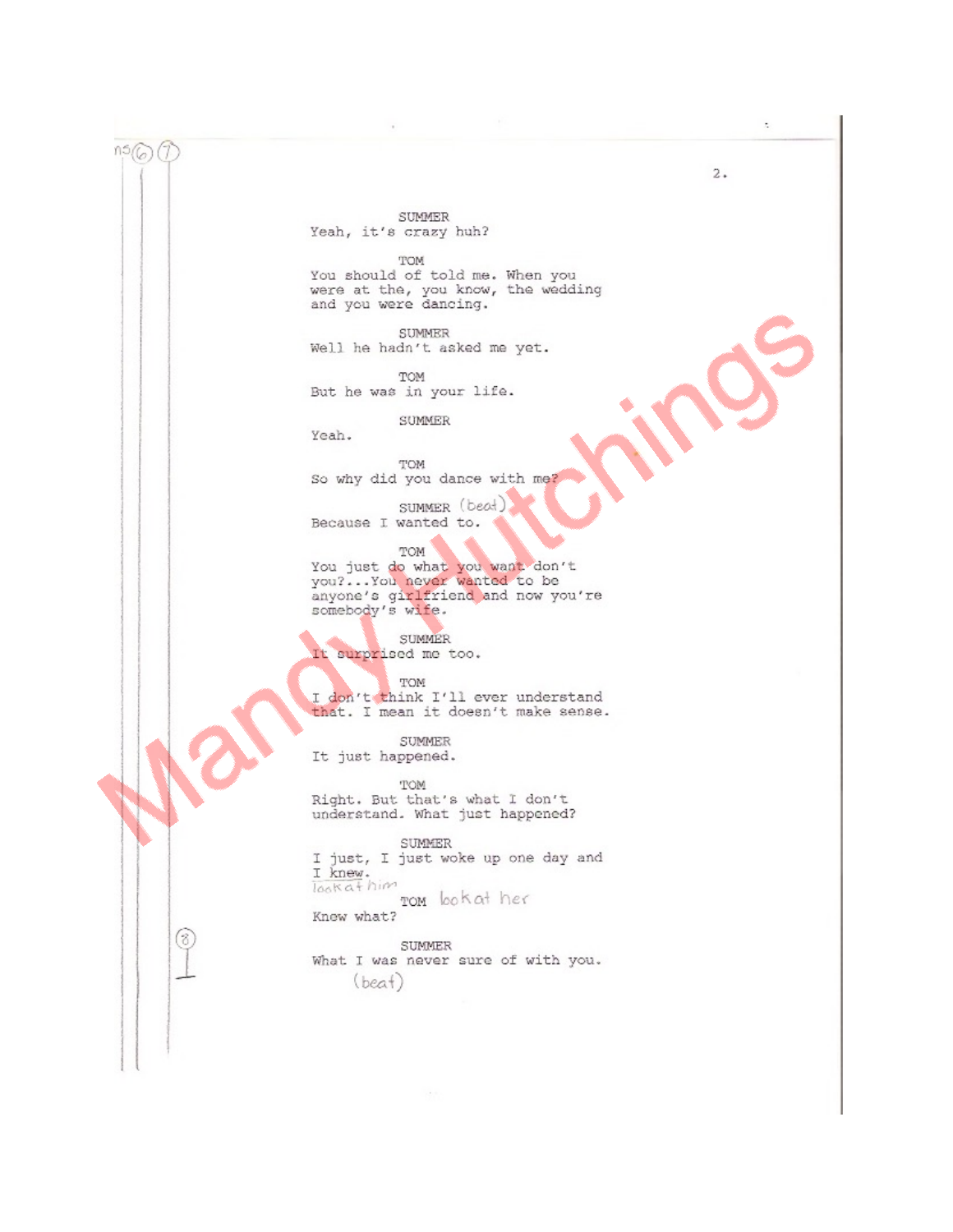